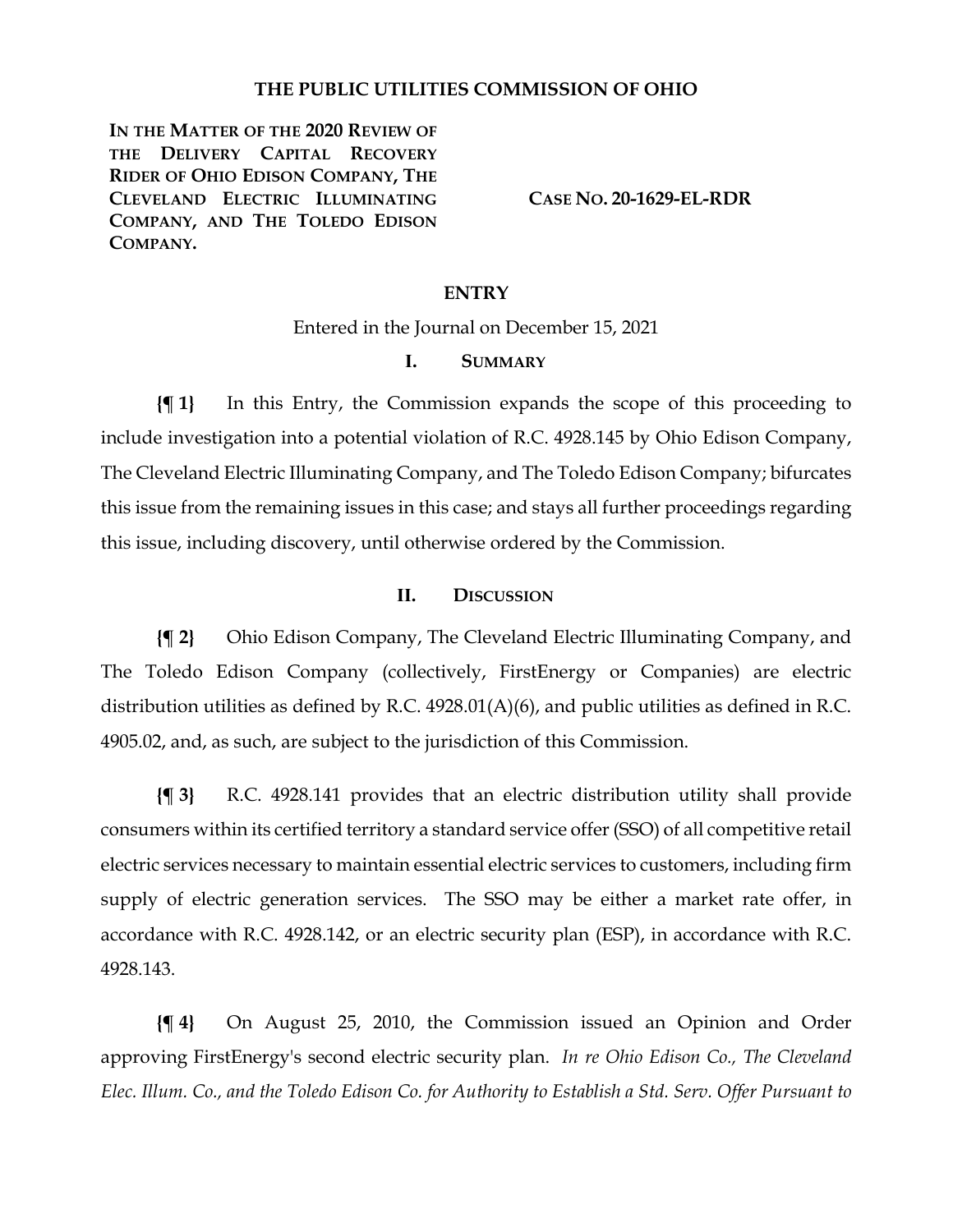*Section 4928.143, Revised Code, in the Form of an Elec. Security Plan*, Case No. 10-388-EL-SSO, Opinion and Order (Aug. 25, 2010) (*ESP II Case*). In that Order, the Commission approved a joint stipulation, as modified, authorizing FirstEnergy to establish a delivery capital recovery rider (Rider DCR) effective January 1, 2012. Additionally, under the terms of the stipulation, FirstEnergy agreed to submit to an annual audit review process of Rider DCR. Subsequently, on July 18, 2012, in Case No. 12-1230-EL-SSO, the Commission issued an Order approving a joint stipulation extending, with modification, the terms of the joint stipulation approved by the Commission in the *ESP II Case*. *In re Ohio Edison Co., The Cleveland Elec. Illum. Co., and the Toledo Edison Co. for Authority to Provide for a Std. Serv. Offer Pursuant to Section 4928.143, Revised Code, in the Form of an Elec. Security Plan,* Case No. 12- 1230-EL-SSO, Opinion and Order (July 18, 2012) (*ESP III Case*). Thereafter, by Opinion and Order issued on March 31, 2016, in Case No. 14-1297-EL-SSO, the Commission modified and approved stipulations which included an extension, with modification, of FirstEnergy's Rider DCR. *In re Ohio Edison Co., The Cleveland Elec. Illum. Co., and the Toledo Edison Co. for Authority to Provide for a Std. Serv. Offer Pursuant to Section 4928.143, Revised Code, in the Form of an Elec. Security Plan*, Case No. 14-1297-EL-SSO, Opinion and Order (Mar. 31, 2016) (*ESP* 

*IV Case*).

**{¶ 5}** On November 4, 2020, the Commission issued an Entry directing Staff to issue a request for proposal for the audit services necessary to assist with the compliance audit of the Companies. Subsequently, by an entry issued on December 16, 2020, the Commission selected Blue Ridge Consulting Services, Inc. (Blue Ridge) from the submitted proposals to complete the required audit services. According to the timeline ordered by the Commission, Blue Ridge was required to submit a draft audit report to Staff by May 5, 2021 and file a final audit report with the Commission by May 17, 2021.

**{¶ 6}** On March 8, 2021, Staff filed a request in this proceeding to expand the scope of this proceeding. Staff noted that, upon review of FirstEnergy Corp.'s 10-K filed on February 18, 2021, Staff issued a data request to the Companies for additional records related to the disclosure of certain transactions that were either improperly classified, misallocated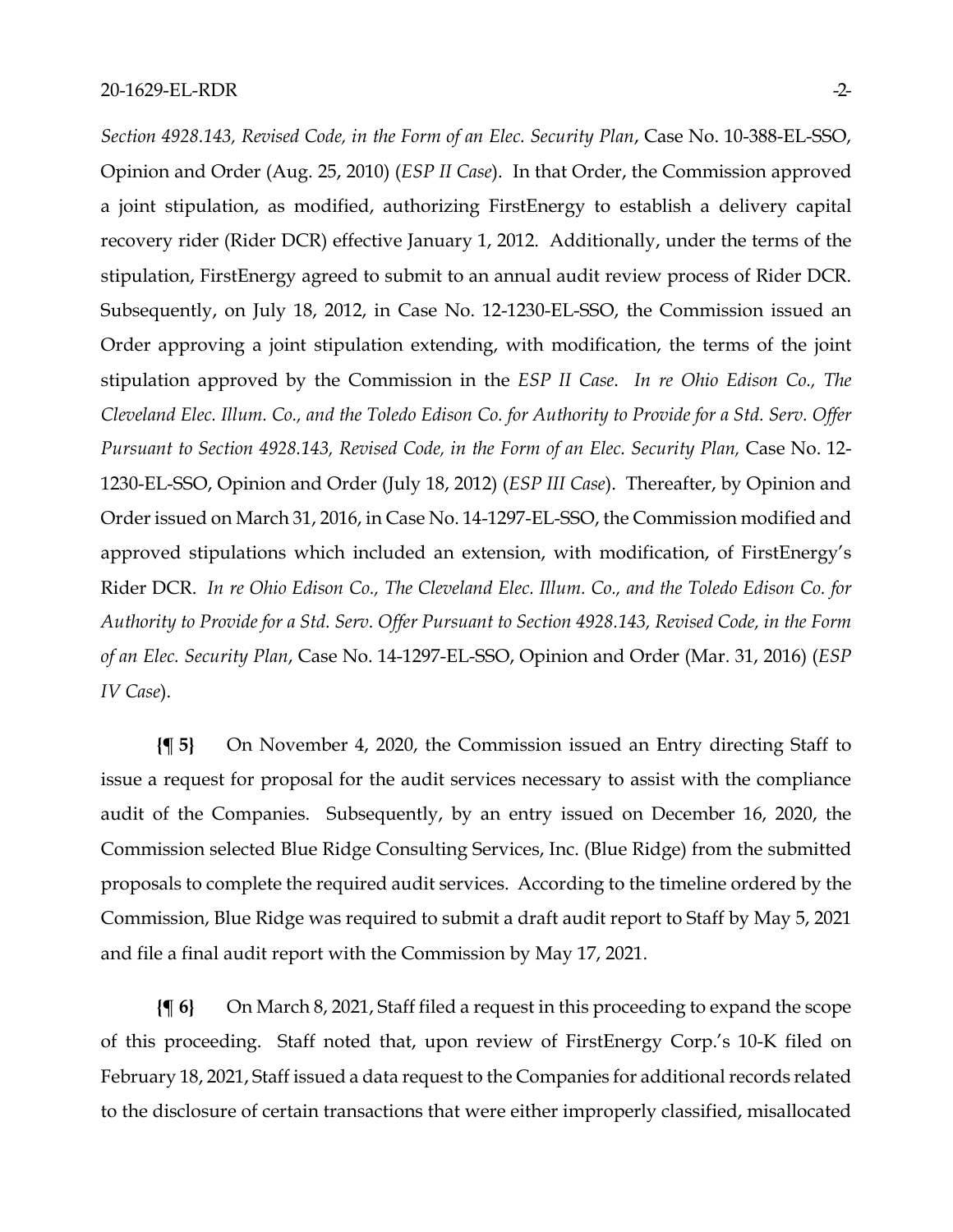or lacked supporting documentation. The Company responded to this data request on February 25, 2021. Request to Expand Audit Scope (Mar. 8, 2021); Audit Report, Expanded Scope (Aug. 3, 2021) at 30. By Entry issued March 10, 2021, the Commission granted the request from Staff and directed Blue Ridge to expand the scope of the audit to include payments made to a number of vendors disclosed by FirstEnergy Corp. in its annual 10-K filing with the Securities and Exchange Commission. Blue Ridge filed the final audit report, which included the expanded scope of investigation, with the Commission on August 3, 2021.

**{¶ 7}** On September 29, 2021, the Commission requested Staff to direct Blue Ridge to expand the scope of the audit in this case to determine if the costs of the naming rights for FirstEnergy Stadium have been recovered from ratepayers by the Companies. Subsequently, Blue Ridge filed a supplemental audit report in this docket on November 19, 2021.

**{¶ 8}** Upon its own initiative, the Commission finds that there is information in this docket and in the public domain which may demonstrate a potential violation of the Companies' obligation to disclose a "side agreement" during the *ESP IV Case.* R.C. 4928.145 provides:

During a proceeding under sections 4928.141 to 4928.144 of the Revised Code and upon submission of an appropriate discovery request, an electric distribution utility shall make available to the requesting party every contract or agreement that is between the utility or any of its affiliates and a party to the proceeding, consumer, electric services company, or political subdivision and that is relevant to the proceeding, subject to such protection for proprietary or confidential information as is determined appropriate by the public utilities commission.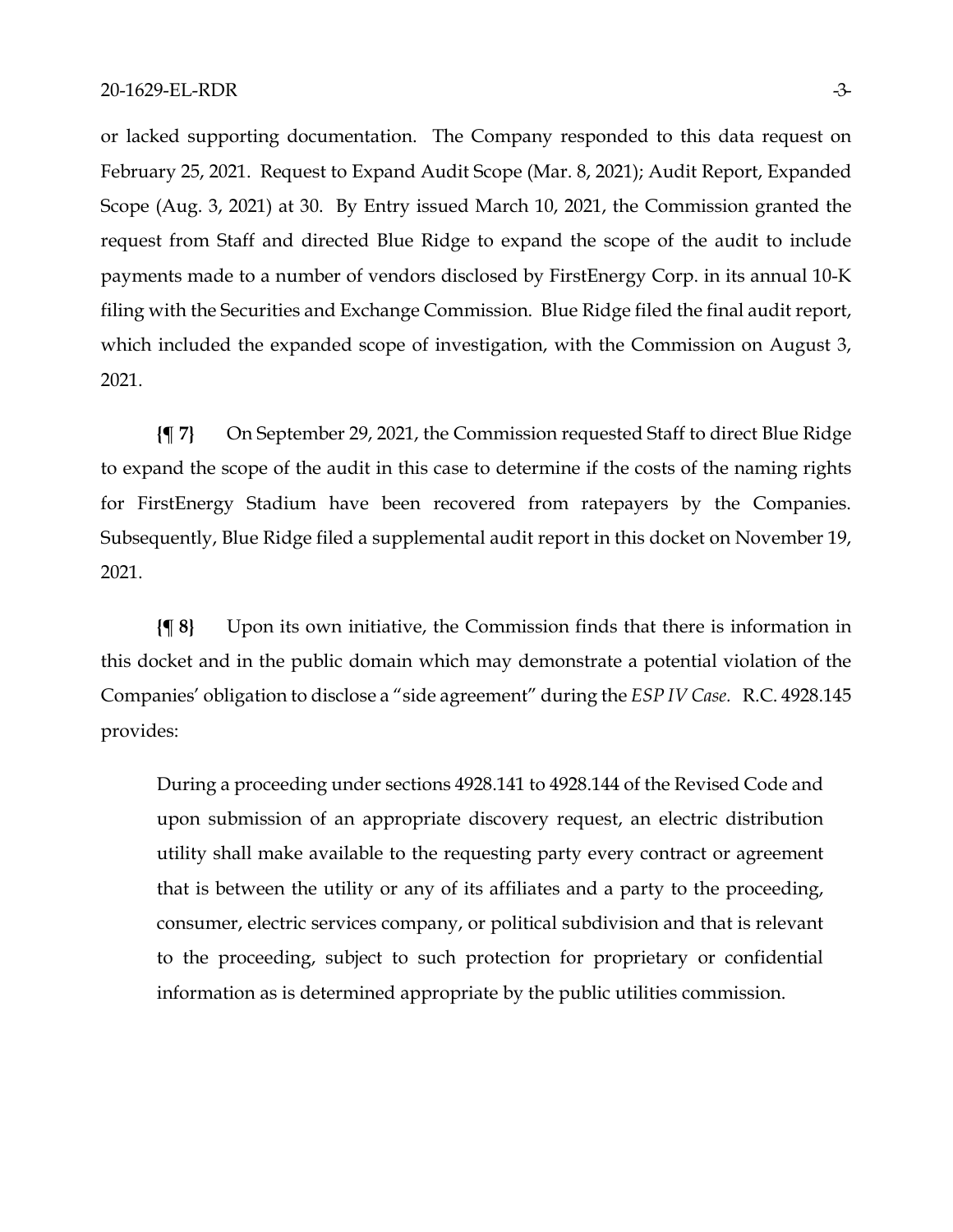**{** $\left[ \phi \right]$  FirstEnergy Corp. has entered into a Deferred Prosecution Agreement<sup>[1](#page-3-0)</sup> with the United States Attorney for the Southern District of Ohio; this Deferred Prosecution Agreement includes a Statement of Facts admitted by FirstEnergy Corp. The Statement of Facts states, in relevant part:

Public Official B was the Chairman of the Public Utilities Commission of Ohio ("PUCO") from April 2019 until November 21, 2020, when he resigned. \* \* \* Prior to serving as the Chairman of PUCO, Public Official B worked for a private law firm and served as the general counsel for an industrial group of energy users whose interests often conflicted with FirstEnergy Corp.'s interests. [Deferred Prosecution Agreement at 16].

The Statement of Facts goes on to state:

A 2013 consulting agreement was subsequently amended in 2015. **The 2015 amendment coincided with and was made in exchange for Public Official B's industrial group withdrawing its opposition to a 2014 PUCO Electric Security Plan settlement package involving FirstEnergy Corp.'s Ohio electric distribution subsidiaries.** The amended agreement called for an increase in Public Official B's retainer and supplemental payments through 2024. Although the amended agreement does not appear to have been executed, from 2015 through June 2018, FirstEnergy Corp. paid into the Company 1 account pursuant to the terms of the agreement with Public Official B. Invoices from Company 1 were structured to bypass FirstEnergy Corp.'s Level of Signature Authority levels for purposes of internal approval of the payments. Deferred Prosecution Agreement at 34 [Emphasis added].

<span id="page-3-0"></span><sup>1</sup> United States of America v. FirstEnergy Corp. Case: 1:21-cr-00086-TSB Doc #: 3 Filed 07/22/21 (hereinafter, Deferred Prosecution Agreement or DPA).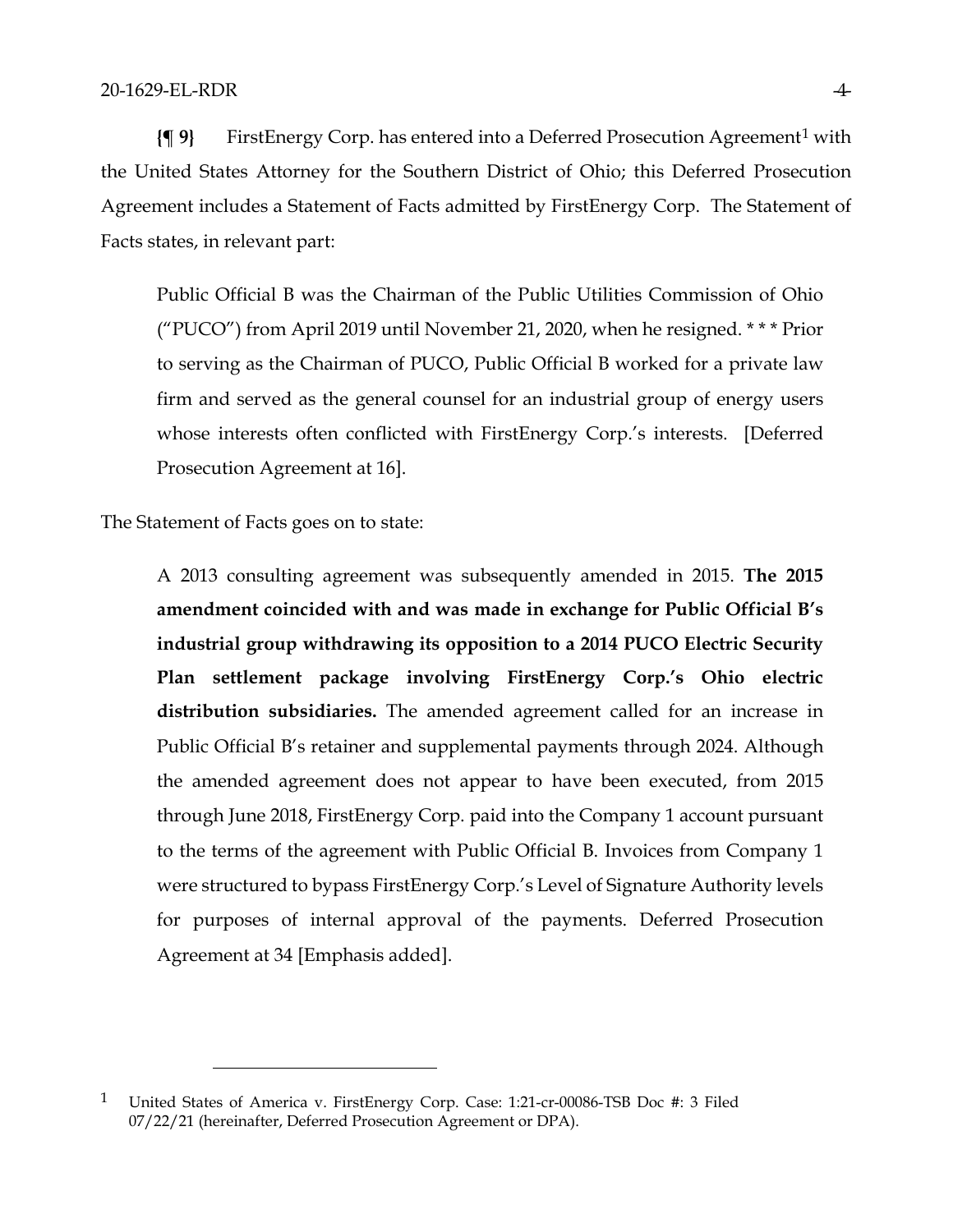**{¶ 10}** The Commission notes that, in the *ESP IV Case,* a supplemental stipulation was filed on May 28, 2021. *ESP IV Case,* Supplemental Stipulation (May 28, 2015). Also on May 28, 2015, IEU-Ohio filed a letter in the *ESP IV Case* stating that 'the Industrial Energy Users-Ohio ("IEU-Ohio") shall not oppose either the settlement package described in the Stipulation or the Commission's approval of such settlement package.' These dates are consistent with the facts set forth in the Deferred Prosecution Agreement and with payments made to IEU-Ohio Administration Company and Sustainability Funding Alliance (SFA), which were disclosed as part of the expanded scope of this case. Audit Report, Expanded Scope at 11, 30, 38. These payments were part of \$13,441,982 paid to SFA under the original agreement and the agreement as amended in 2015. Audit Report, Expanded Scope at 9. Moreover, the Commission is aware that records of communications and other documents from the Companies provide additional corroboration that there was a side agreement between the Companies and parties to this proceeding. Audit Report, Expanded Scope at 30.

**{¶ 11}** The Commission further notes R.C. 4928.145 conditions the obligation to disclose "side agreements" upon the service of "an appropriate discovery request." The evidentiary record in the ESP IV Case indicates that that an appropriate discovery request appears to have been made by the Ohio Consumers' Counsel.[2](#page-4-0) The Companies' responses dated December 14, 2015, and January 14, 2016, do not disclose any amended agreements.

**{¶ 12}** The Commission has jurisdiction to investigate potential violations of R.C. 4928.145. R.C. 4928.16 states in relevant part:

(A)(2) The commission also has jurisdiction under section 4905.26 of the Revised Code, upon complaint of any person or upon complaint or initiative of the

<span id="page-4-0"></span><sup>&</sup>lt;sup>2</sup> On our own motion, the Commission takes administrative notice of OMAEG Ex. 24, docketed in the *ESP IV Case* on January 25, 2016.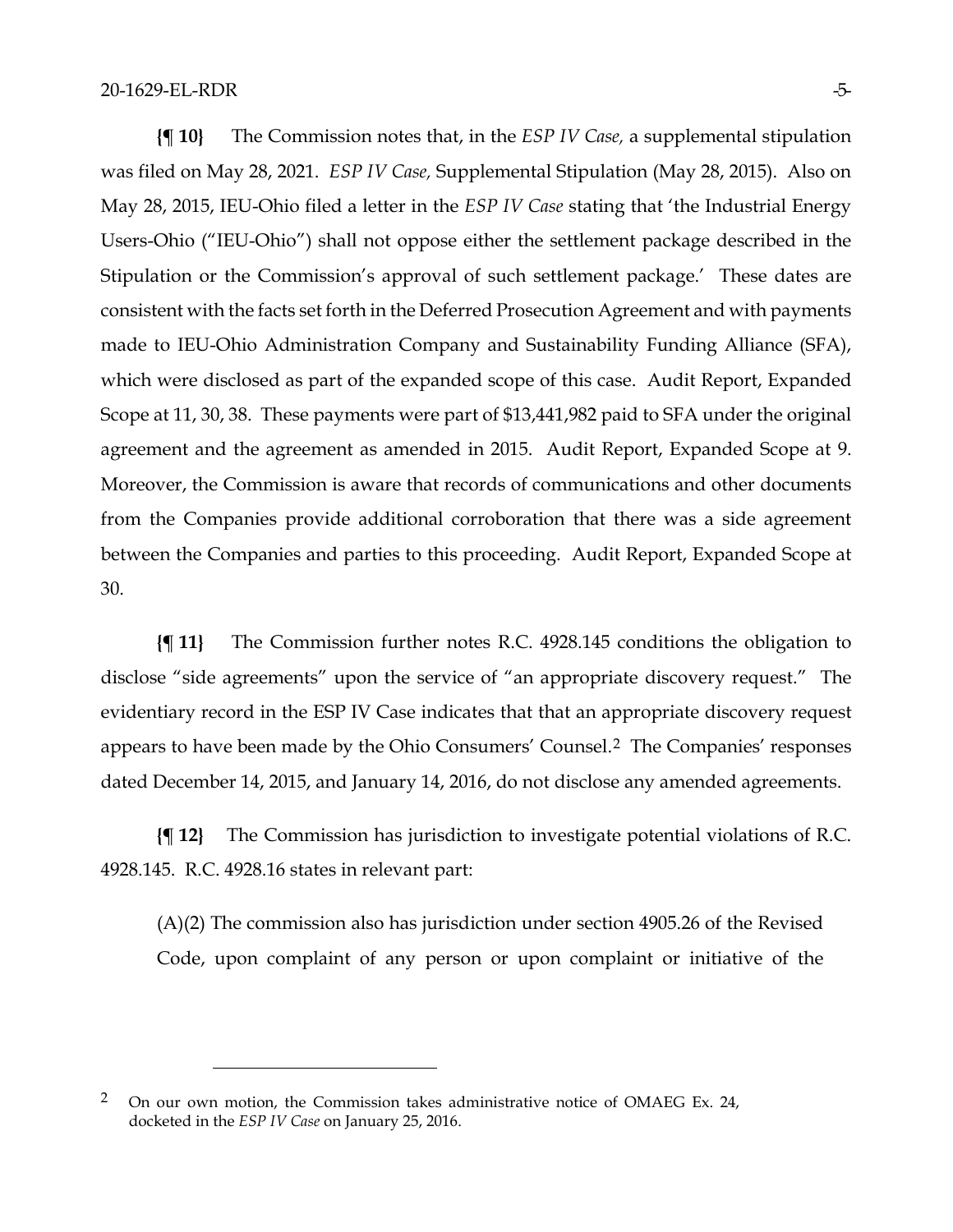commission \* \* \* to determine whether an electric utility has violated or failed to comply with any provision of sections 4928.01 to 4928.15 \*\*\*.

(B) In addition to its authority under division (C) of section 4928.08 of the Revised Code and to any other remedies provided by law, the commission, after reasonable notice and opportunity for hearing in accordance with section 4905.26 of the Revised Code, may do any of the following:

\* \* \*

(2) Order any remedy or forfeiture provided under sections 4905.54 to 4905.60 and 4905.64 of the Revised Code upon a finding under division (A)(2) of this section that the electric utility has violated or failed to comply with any provision of sections 4928.01 to 4928.15 \* \* \*.

R.C. 4928.54 authorizes the Commission to assess a forfeiture of up to \$10,000 per violation per day for violations of Ohio law governing public utilities.

**{¶ 13}** Accordingly, the Commission finds that the scope of this proceeding should be expanded to include an investigation into whether the Companies violated R.C. 4928.145 by failing to disclose the amended agreement during the proceedings in the *ESP IV Case*. This action is consistent with our commitment, with respect to the Companies' activities surrounding the passage of H.B. 6, to follow the facts wherever they may lead, in this case as well as in the three additional, targeted investigations opened by the Commission into the Companies conduct.[3](#page-5-0)

<span id="page-5-0"></span><sup>3</sup> *In re the Review of the Political and Charitable Spending by Ohio Edison Co., The Cleveland Elec. Illum. Co., and The Toledo Edison Co.,* Case No. 20-1502-EL-UNC; *In re the Review of Ohio Edison Co., The Cleveland Elec. Illum. Co., and The Toledo Edison Co., for Compliance with R.C. 4928.17 and Ohio Adm.Code 4901:1-37,* Case No. 17-974-EL-UNC; *In re the Review of the Distribution Modernization Rider of Ohio Edison Co., The Cleveland Elec. Illum. Co., and The Toledo Edison Co.,* Case No. 17-2474-EL-RDR.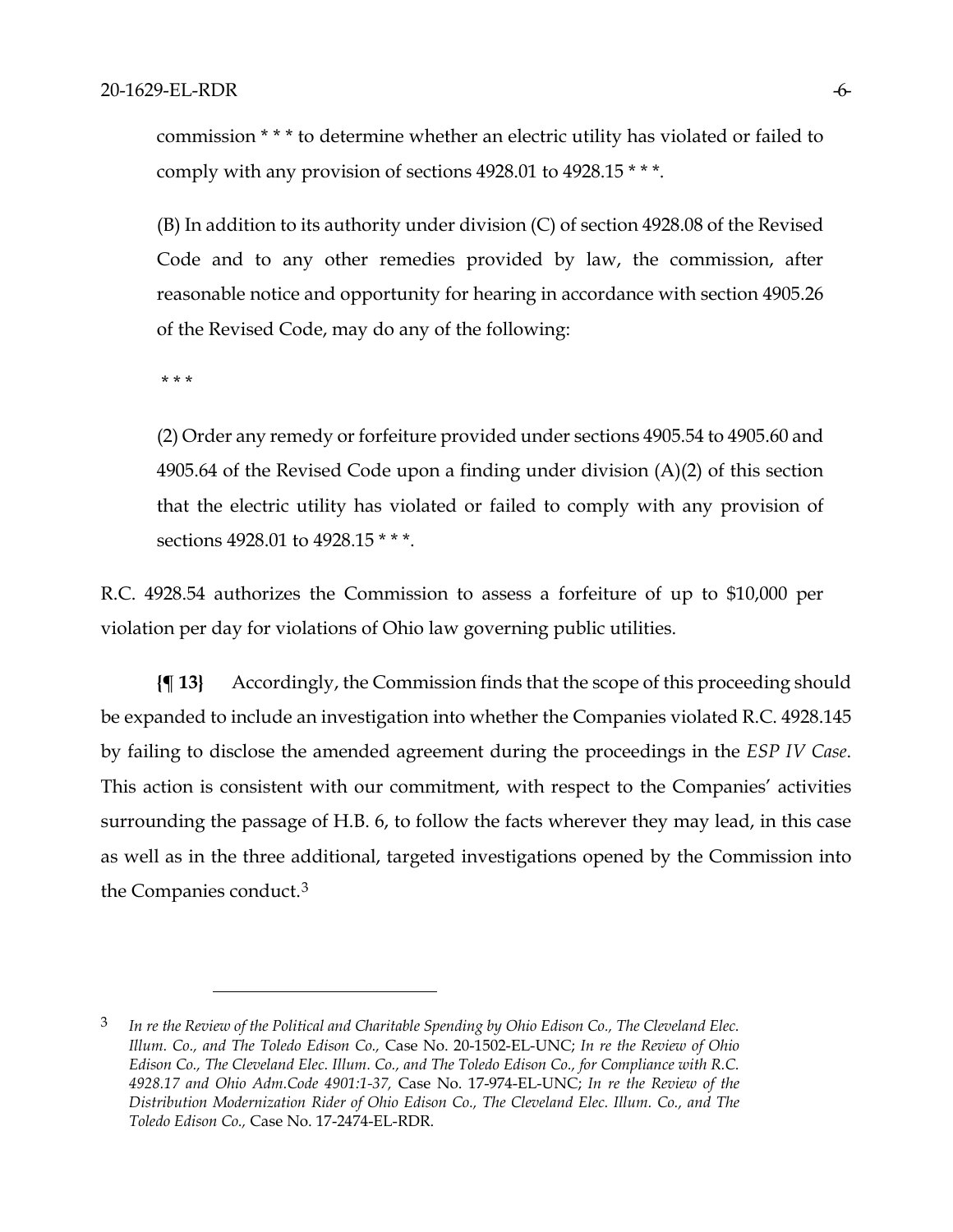**{¶ 14}** As we have noted in another order issued today,[4](#page-6-0) these four investigations target activities by the Companies which are subject to our exclusive jurisdiction over rates and utility service. These investigations complement, but do not seek to supplant, the ongoing criminal investigation by the United States Attorney and the civil action by Ohio Attorney General Dave Yost pursuant to Ohio's civil RICO statute. However, it is of utmost importance that our investigations do not interfere with the criminal investigation by the United States Attorney or the action brought by the Ohio Attorney General. Therefore, having put the Companies, and interested parties, on notice that the potential violation of R.C. 4928.145 will be investigated by the Commission, we will stay further action, including discovery, until otherwise ordered by the Commission.

**{¶ 15}** However, we note that Blue Ridge has recommended that refunds be made to customers as a result of the expanded scope of the audit. Audit Report, Expanded Scope at 5, Table 2, and 28, Table 25. Therefore, we will bifurcate the issues raised in this Entry regarding the potential violation of R.C. 4928.145 from the issues raised in the Audit Report, including the Expanded Scope, so that the remaining issues can be resolved and any dollars due to be refunded may be returned to customers as soon as possible.

**{¶ 16}** Although we will stay further investigation of this issue, including discovery, until otherwise ordered by the Commission, the Companies are directed to preserve all documents and other records related to the potential violation of R.C. 4928.145, including, but not limited to, all documents and records related to any agreements with SFA or IEU-Ohio Administration Company until the stay has been lifted and the investigation has been completed, including a hearing if necessary.

### **III. ORDER**

**{¶ 17}** It is, therefore,

<span id="page-6-0"></span><sup>4</sup> *In re the 2021 Review of the Delivery Capital Recovery Rider of Ohio Edison Co., The Cleveland Elec. Illum. Co., and The Toledo Edison Co.,* Case No. 21-1038-EL-RDR.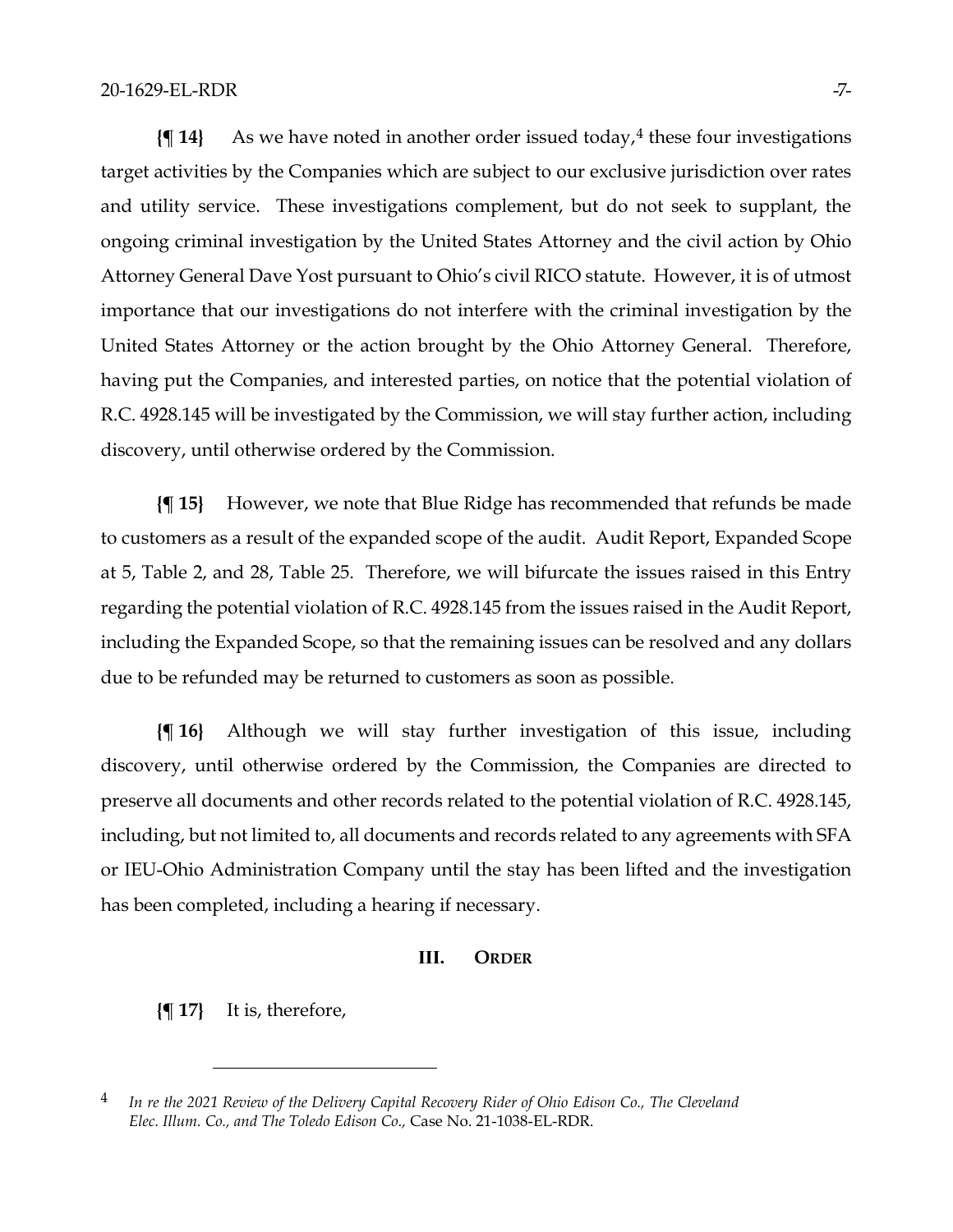**{¶ 18}** ORDERED, That the scope of this proceeding be expanded to include an investigation into a potential violation of R.C. 4928.145 by the Companies. It is, further

**{¶ 19}** ORDERED, That the investigation into a potential violation of R.C. 4928.145 be bifurcated this issue from the remaining issues in this case. It is, further,

**{¶ 20}** ORDERED, That all further proceedings regarding a potential violation of R.C. 4928.145, including discovery, be stayed until otherwise ordered by the Commission. It is, further,

**{¶ 21}** ORDERED, That a copy of this Entry be served upon all parties of record.

COMMISSIONERS: *Approving:*  Jenifer French, Chair M. Beth Trombold Lawrence K. Friedeman Daniel R. Conway Dennis P. Deters

GAP/kck